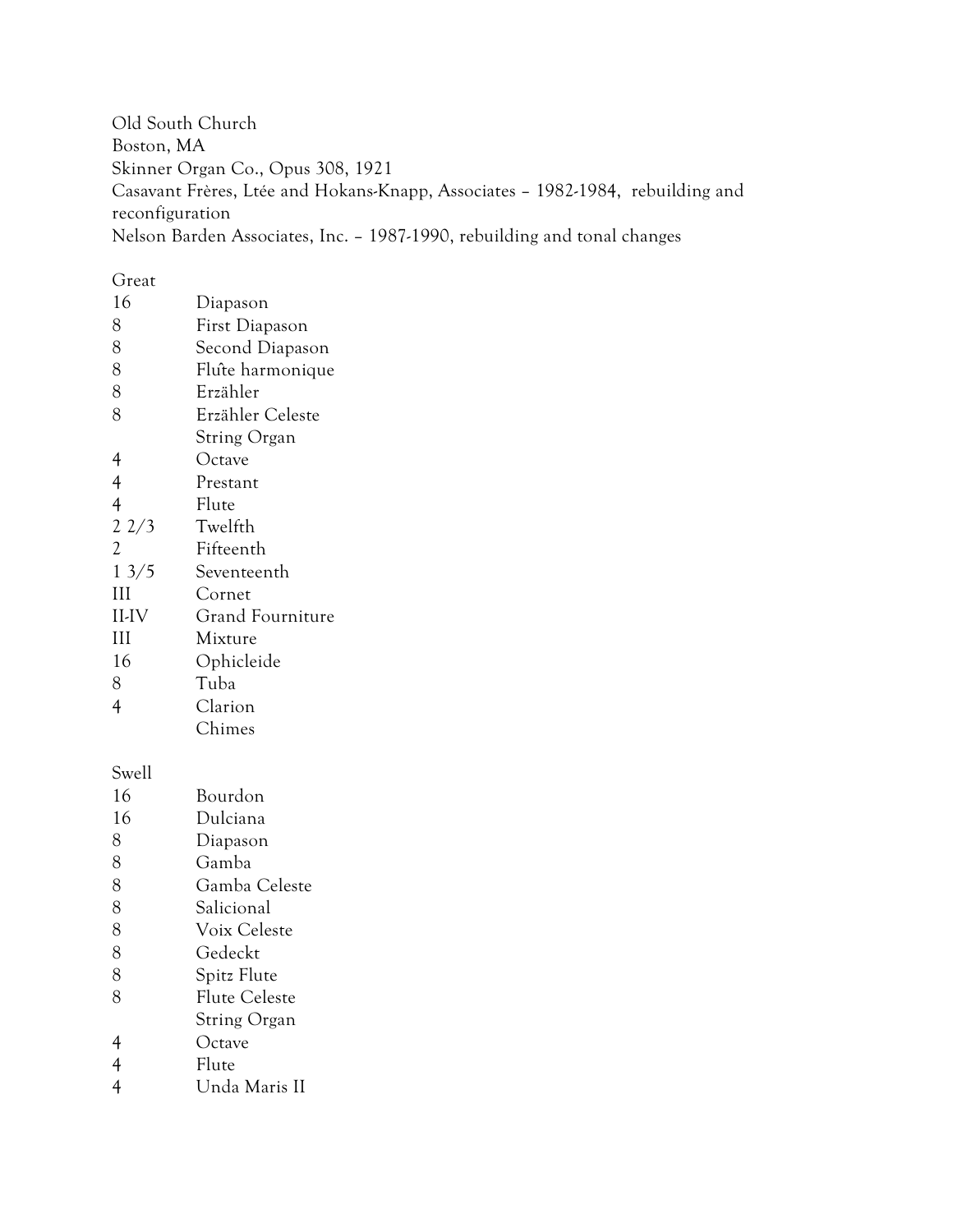| $\mathfrak{D}$ | Piccolo        |
|----------------|----------------|
| IV             | Fourniture     |
| III            | Mixture        |
| 16             | Trumpet        |
| 8              | French Trumpet |
| 8              | Cornopean      |
| 8              | Oboe           |
| 8              | Vox Humana     |
| $\overline{4}$ | Clarion        |
|                | Tremolo        |

#### Choir

| 16             | Gamba                   |
|----------------|-------------------------|
| 8              | Diapason                |
| 8              | Concert Flute           |
| 8              | Gemshorn                |
| 8              | Gemshorn Celeste        |
| 8              | Kleine Erzähler II      |
|                | <b>String Organ</b>     |
| 4              | Principal               |
| $\overline{4}$ | Flute                   |
| $\overline{4}$ | <b>Flute Celeste II</b> |
| 22/3           | Nazard                  |
| $\overline{2}$ | Zauberflote             |
| 13/5           | Tierce                  |
| 16             | Fagotto                 |
| 8              | Flugel Horn             |
| 8              | Vox Humana              |
|                | Tremolo                 |
|                | Harp                    |
|                | Celesta                 |

Solo

| 8            | Harmonic Flute    |
|--------------|-------------------|
| 8            | Flauto Mirabilis  |
| 8            | Gamba             |
| 8            | Gamba Celeste     |
|              | String Organ      |
| 4            | Hohlpfeife        |
| $II$ - $III$ | Mixture           |
| 16           | Heckelphone       |
| 8            | French Horn       |
| 8            | English Horn      |
| ႙            | Corno di Bassetto |
|              |                   |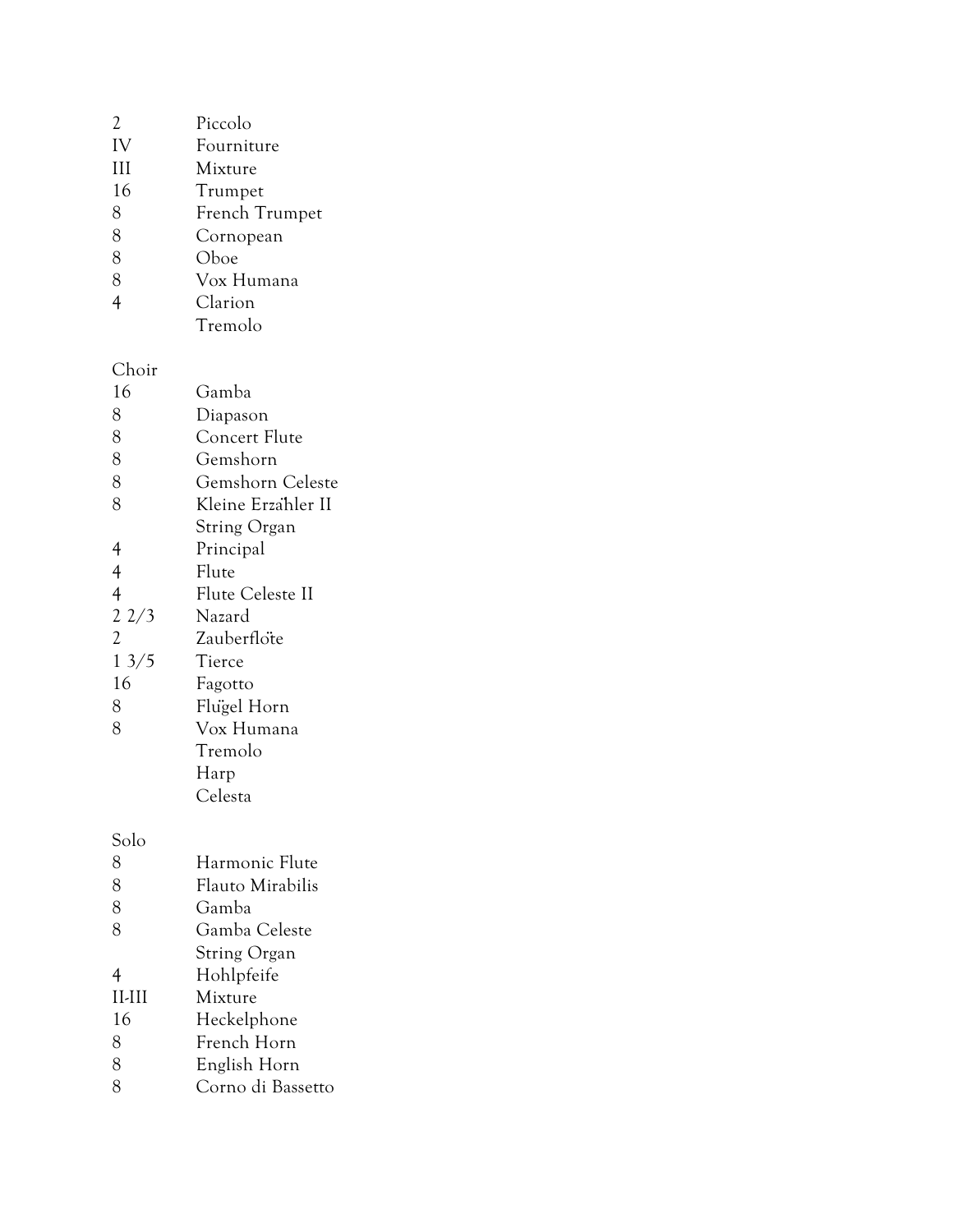| 8 | Orchestral Oboe |  |
|---|-----------------|--|
|   |                 |  |

- 8 Tuba<br>4 Claric
- Clarion
- Tremolo
- Tuba Mirabilis

### String

| 8 | Gamba                 |
|---|-----------------------|
| 8 | Gamba Celeste         |
| 8 | Viole d'Orchestre     |
| 8 | Viole Celeste         |
| 8 | Dulcet                |
| 8 | <b>Dulcet Celeste</b> |
|   | Tremolo               |

## Gallery

| 8              | Diapason         |
|----------------|------------------|
| 8              | Erzähler         |
| 8              | Erzähler Celeste |
| 4              | Octave           |
| $\overline{4}$ | Flute            |
| IV             | Fourniture       |
| 8              | Chamade          |

# Pedal<br>32

| 32             | Diapason        | Gallery     |
|----------------|-----------------|-------------|
| 32             | Violone         |             |
| 32             | Dulciana        | Swell Ext   |
| 16             | First Diapason  |             |
| 16             | Second Diapason | Gallery Ext |
| 16             | Violone         | Ext         |
| 16             | Bourdon         |             |
| 16             | Diapason        | Great       |
| 16             | Bourdon         | Swell       |
| 16             | Gamba           | Choir       |
| 16             | Dulciana        | Swell       |
| 8              | Octave          |             |
| 8              | Cello           | Ext         |
| 8              | Gedeckt         | Ext         |
|                | String Organ    |             |
| $\overline{4}$ | Octave          | Ext         |
| $\overline{4}$ | Flute           | Ext         |
| $\mathbf{V}$   | Mixture         |             |
| 32             | Bombarde        |             |
|                |                 |             |